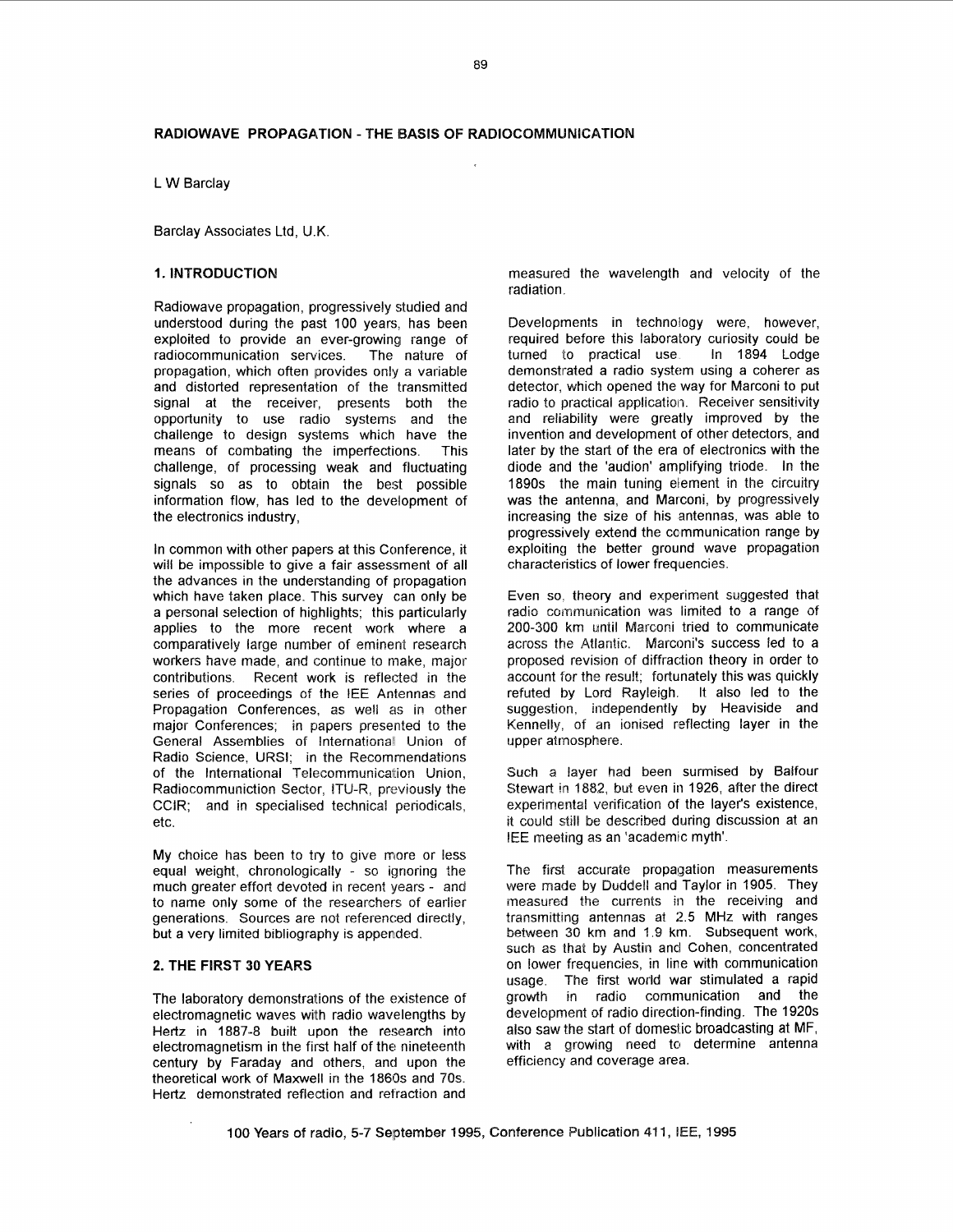In the early 1920s a number of people, both amateur and professional, began to find that short wavelengths, above 3 MHz, yielded extraordinarily strong signals over great distances. In 1924, following a proposal from the Marconi Company, the VLF Empire Communications System, then being implemented, was abandoned and a contract for an HF beam system was placed. In view of the performance requirements and the very limited understanding of HF propagation, this was an extremely adventurous step. The Radio Research Station was set up at Slough in 1920, and there also in 1924 Appleton and Barnett measured the height of the ionosphere; such a measurement was also made at about the same time by Breit and Tuve.

In 1919 the International Union of Radio Science (URSI) was formed, as a successor to the International Commission of Scientific Radio Telegraphy, and played a prominent part, as it continues to do, in the coordination of propagation research and information exchange. In 1927 the International Radio Consultative Committee (CCIR) was set up by the International Telecommunication Union to provide technical information, including propagation methods, for the design, planning and operation of radio services.

## **3. THE 1930s**

In 1931 regular measurements of the ionosphere began at Slough. The techniques used there were applied in 1935 to the first demonstration of radar. In 1929 Eckersley and Tremellen described an ionospheric prediction method at a conference in Tokyo. Prediction techniques improved during the 1930s as more measurements became available and as the effects of the solar cycle, the earth's magnetic field, and geomagnetic storms were<br>understood. The magneto-ionic theory was The magneto-ionic theory was developed by Hartree, Appleton, Booker and others. During the second International Polar Year, 1932-3, a British expedition to Tromso, Norway, extended ionospheric studies to high latitudes.

At the same time interest was being turned to the application of 'ultra-short wavelengths'. Marconi's first tests, using frequencies just above 30 MHz, were made in 1928. In the early 1930s, Uda in Japan and Marconi in Italy both used trans-horizon systems at 600 MHz, while systems operating across the English channel were installed by Clavier and Gallant at 1500 MHz, and by McPherson and Ullrich at 17 GHz. In 1932 an experimental broadcasting transmitter at 39 MHz was established in London. Blumlein's choice of 45 MHz for the first high-definition television

system took into account both the capabilities of contemporary technology and the available propagation information. Theoretical studies of the effects of diffraction around the earth were undertaken by Van der Pol and Bremmer, while Eckersley, Millington and Norton examined the effect of refraction in the earth's atmosphere and methods of treatment by 'modifying' the effective earth curvature.

A significant milestone is the report of the Committee on Radio Wave Propagation of the CCIR, prepared at the London meeting in November 1937. This report included:

- ground wave propagation curves for frequencies between 150 kHz and 5 MHz for both sea water and average land;

- sky wave curves for frequencies between 150 kHz and 1.5 MHz;

- examples of ionospheric field strength contours for different times and seasons at 8.6 and 18.8 MHz and of the variation of maximum usable frequency with distance;

- field strength curves taking account of diffraction around the curved earth, including curves for the height-gain obtained by raising the antennas, for frequencies between 30 and 150 MHz.

#### **4. THE 1940s**

The second world war saw a further dramatic surge in interest in propagation. HF communication was the mainstay over long distances; prediction techniques continued to improve and the different approaches developed in the UK, USA, Germany, etc., can still be detected in the methods currently in use. The first ionospheric storm-warning forecasting service was set up at Great Baddow. There were major advances in the understanding and use of VHF and microwaves, notably for radar. Solar noise, first noticed by Jansky in 1932, was seen more often on the UHF equipments, beginning the study of radio astronomy.

After the war the IEE held a number of Conventions and meetings which recorded the major developments of the war years. The 1947 Convention on Radiocommunications included major papers by Appleton and by Tremellen and Cox, together with a summary by Smith-Rose of the work of the Radio Research Station. This summary covers not only the research activities at HF and LF but also introduces radio-meteorology in particular, the effect of refractive index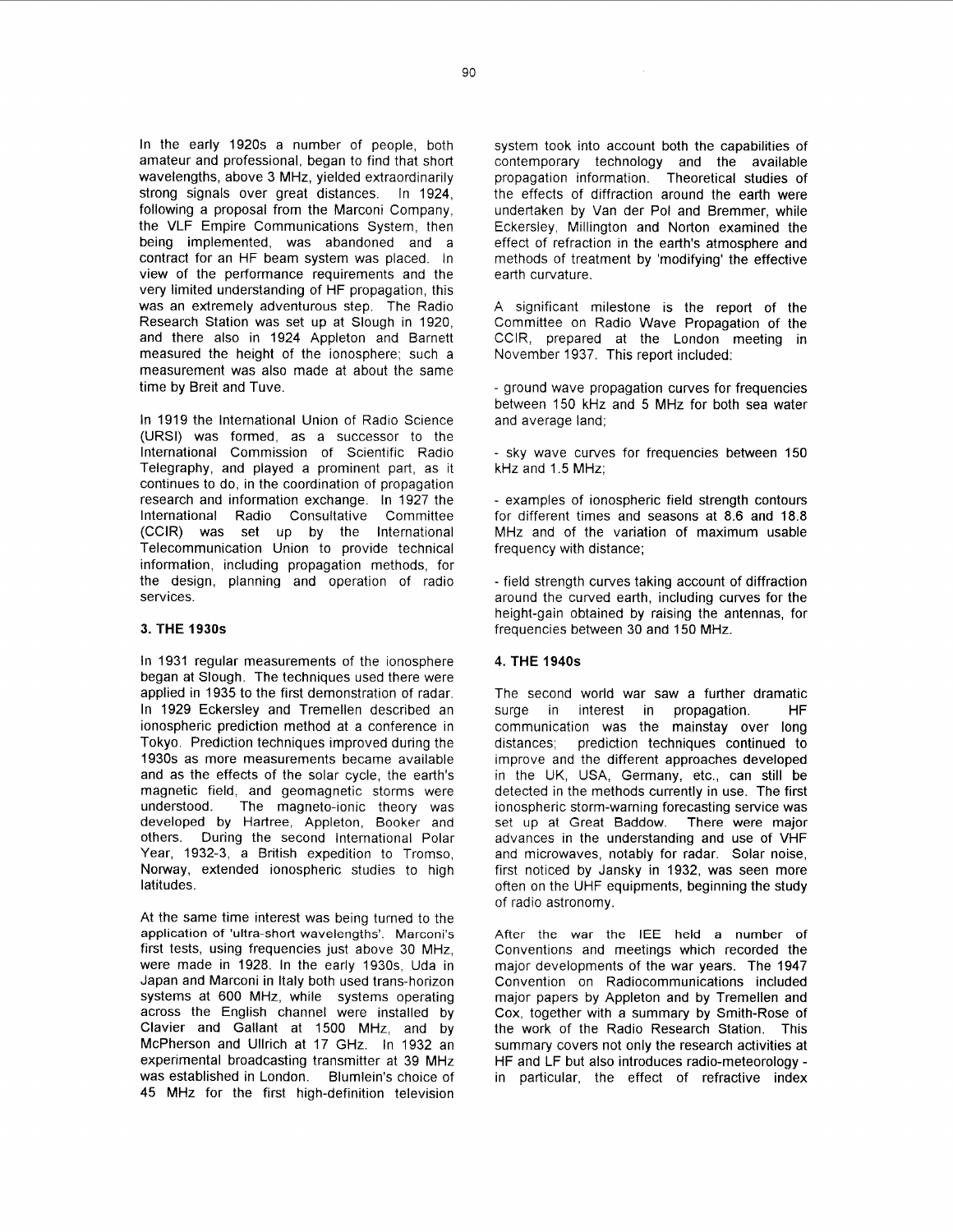changes, of hydrometeors and of gaseous absorption at millimetre wavelengths.

The variable structure of the troposphere was studied by a number of researchers in the 1930s, e.g. Hull. But the developments in World War II provided a major stimulus to tropospheric research. Despite some remarkable examples, in the Winter of 1939-40, metre-wave propagation beyond the horizon using CHL radar, and of a 1.5m radar in Bombay 'seeing' the African coast 2000 km away, it was centimetric radar which dominated research for many years. Several war-time reports in the UK and USA drew attention to the key role of the vertical structure of the radio refractive index; extreme variations of which produce the phenomenon of "ducting' studied theoretically by Booker. These and other related studies were brought together under the heading of 'radio meteorology', in which the n-structure and its variability in space and time were key factors. The war-time work and immediate implications were subsequently published in a volume of the M.I.T. series (1956) and in a joint Physical Society/Royal Meteorological Society Report (1947). These studies also included an evaluation of absorption and scattering of microwaves by tropospheric media; work in which Ryde in the UK and Van Vleck in the USA were prominent. Radar meteorology grew out of this work accornpanied by the increasing use of radio-sondes on a world-wide basis for probing tropospheric structure.

## **5. THE 1950s**

The 1950s were perhaps the peak period of the use of HF for long-distance fixed-service communications. Ionospheric studies also reached a peak during the International Geophysical Year, 1957-58, when the Royal Society Expedition to the Antarctic made a contribution to the understanding of propagation in the southern auroral region. The decade also saw the expansion of VHF television and sound broadcasting and the beginning of effective civil land mobile radio. These uses require propagation information for low antenna heights and for the effects of terrain and buildings.

There were extensive field strength surveys and measurement campaigns to determine the coverage and behaviour of VHF and UHF radio systems. VHF ionospheric scatter and UHF tropospheric scatter systems provided means for communicating where intermediate relays were impossible, but the mechanism for tropospheric scatter propagation was debated extensively.

A special issue of Proc IRE was devoted to tropospheric: scatter in 1955. For some time, theoretical work fell into two alternative approaches; one based on a model of scatter from isotropic turbulence, the other assuming some form of partial reflection from stratified layers of large, local gradient in the vertical structure *of* the refraction index. The view was not clarified until the development of radio refractometers and high-power radars enabled detailed probing of n-structure to be carried out. Joint use of these techniques was initiated in the UK and subsequently exploited by other countries.

As a part of the IGY activities, the first space research satellites were launched. Since then, space research has led to a fundamentally new understanding of the ionosphere and the magnetosphere. This, in conjunction with the power of computers, has resulted in new and complex models of the ionosphere and in sophisticated prediction methods.

## **6. THE RECENT PAST**

The development of space technology has enabled communication satellites, along with undersea cables and fibres, to take much of the growing demand for long distance communication. For satellite communications the refraction, attenuation, scatter and scintillation occurring on earth-space paths has been studied.

Mobile and television services have been introduced at UHF where diffraction losses, scatter from buildings, etc., and attenuation due to vegetation become more important. The remarkable and successful use of 900 and 1800 MHz for hand-portable radio telephone services would have been thought quite ridiculous only a few years ago. At UHF and SHF there is substantial frequency sharing, most notably between terrestrial and space services, and the precision of propagation predictions used in the coordination of service planning has a significant impact on the cost of the installations. An example of a current major research facility is the dual-polarisation rain radar at Chilbolton. Systems are now in use at millimetric wavelengths, stimulated by both the very wide bandwidths, and the attraction of controllable coverage and extensive frequency re-use in the absorption bands, although still hampered somewhat by the technology available.

The incessant demand for increased communications in the *past 50* **years has**  continued to require more detailed and accurate propagation information, extending to higher frequencies and concentrating particularly on the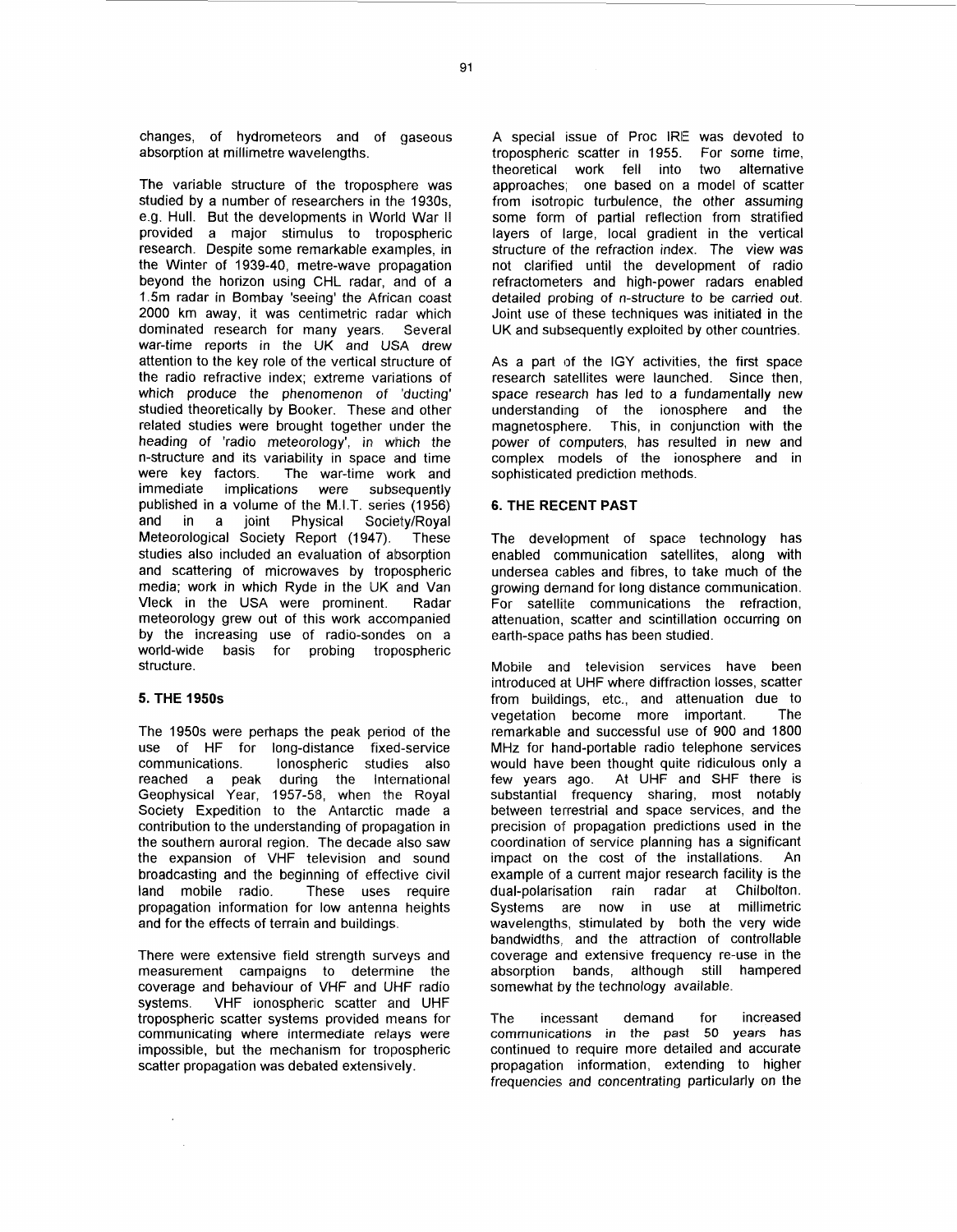statistics of variation with time and location. The introduction of modern digital systems has required a re-appraisal of propagation information with a need to place emphasis on the measurement and prediction of the dispersion of a signal, as well as its amplitude, to yield the channel transfer function. Extensive frequency re-use has resulted in interference-limited performance in many parts of the spectrum, and propagation predictions are used in system design and in assessing system performance and reliability.

# 7. PROPAGATION STUDIES ACROSS THE SPECTRUM

### **7.1 Low and** medium frequencies

The first LF prediction formula of Austin and Cohen was re-examined as further measurements were made in succeeding years, clarifying the pattern of day-night variations. The voyage around-the-world by Round, Eckersley, Tremellen and Lunnon, and the observations of interference between surface and sky-waves by Hollingworth, gave a clearer view, with an estimate of the height of the ionosphere and an explanation of the asymmetry between westward and eastward propagation in terms of the motions of electrons in the earth's magnetic field.

Surface wave propagation around the earth was studied by Sommerfeld, Van der Pol, Bremmer and Norton, more recently the refraction due to the atmosphere has also been properly included. Millington's empirical method for determining the effect of mixed land/sea paths has been vindicated by theory and experiment, and a method for determining ground wave propagation through high-rise city areas has been developed.

The lower ionosphere has been modelled in detail and VLF and LF propagation within the earth-ionosphere waveguide can be predicted by ray-path or waveguide methods, aided by the computer power now available. The presence of the low conductivity dielectric in the Greenland ice cap within the waveguide yields interesting results.

In contrast MF sky-wave studies have been adopted an an empirical approach, based upon the performance of practical broadcasting transmitters on the imperfect earth. The effect of the near horizontal magnetic field at low latitudes on vertically polarised signals is included. Studies are continuing on longitudinal differences in propagation characteristics.

### **7.2 HF** ionospheric propagation

Using the practical results from high frequency ionospheric circuits, Eckersley and Tremellen were able, within a few years, to produce world-wide prediction 'shadow charts' based on the position of the sun. Chapman's theoretical work<br>led to improved models. Martyn, Millington, led to improved models. Newburn Smith, Appleton and Beynon considered the relationship between vertical and oblique incidence propagation.

The increasing resource of ionospheric observations permitted the first ionospheric mapping to be done, and there was a great improvement in maps during the war years. The longitude effect and the equatorial anomaly were discovered in both Japan and the UK.

Ionospheric data now archived in the World Data Centres has been used to construct numerical maps which take account of ionospheric dynamics and the effect of the earth's magnetic field to interpolate between observatories. Predictions of signal absorption are based upon studies of magneto-ionic theory.

Long term studies and predictions are usually based on monthly median observations, but the substantial day to day variations in the ionosphere limit the prediction accuracy. Studies of solar-terrestrial physics, with observations from space vehicles and from ground-based projects such as Eiscat, are improving the understanding of short-term variability.

Modifications to the ionosphere, caused by powerful transmissions, were first noticed as cross-modulation - the Luxembourg effect. Now deliberate ionospheric heating is employed to facilitate experiments of the physical effects.

Sporadic-E ionisation affects propagation both at HF and VHF, but its occurrence and strength of reflected or scattered signals can still only be indicated in statistical terms. Ionisation due to meteors is used for VHF burst-mode communications.

#### **7.3 Propagation at frequencies above about**  *30* MHz

At the higher frequencies where the ionosphere has only a minor effect; propagation is affected by diffraction, scatter, refraction in the troposphere and by the attenuation of atmospheric gases. Modern communications require propagation information not only between well placed antennas, but also into and within buildings and for antennas on moving vehicles and in obstructed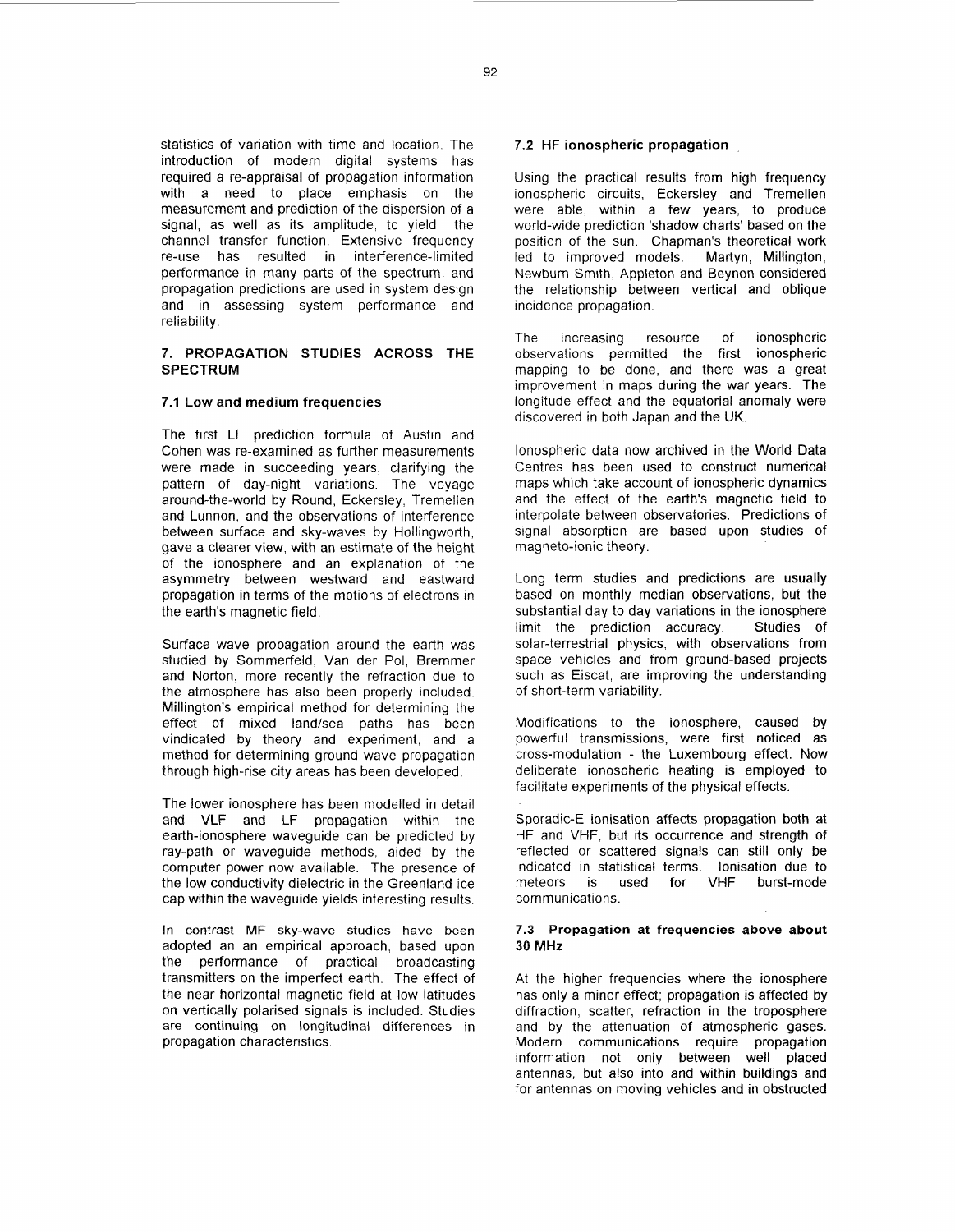locations. Propagation studies above 30 MHz have a shorter history, somewhat more than half of the 100 years, but the communications potential of the vastly wider bandwidth at higher<br>frequencies is such that most propagation research is directed there. Because of this, an overall review of progress in propagation studies should concentrate on the higher frequencies, but this has not been done here due to the historical context of this Conference.

Diffraction over irregular terrain has been studied both for discrete paths and, statistically, for categories of environment. For obstructed paths, important for land mobile communications and broadcasting, the signal variability near buildings and losses due to vegetation have been studied. These effects, combined with the ground profile, determine the coverage of a system and the dispersion, which is now so important for digital modulation. Point-to-point communications utilise carefully chosen antenna locations, but scatter from prominent features and the shielding obtained from terrain or buildings are important.

When considering frequency sharing, and the two extremes of the probability distribution for signal intensity, tropospheric scatter and ducting in atmospheric structures with non-standard refractive index profiles must also be taken into account.

A new era of tropospheric work opened in October 1957, with the Russian 'Sputnik' and - a few months later - with the US satellite Eyplorer 1. There are now many communication satellites in orbit, and planning for their performance (especially as regards mutual interference between various services - space and terrestrial) is a major problem for the engineer. Scattering and absorption by rain, snow and ice in the atmosphere have recently been extensively studied both theoretically and experimentally, since these mechanisms have a large effect on the planning for frequency sharing, particularly between space and terrestrial systems.

Above about 10 GHz, and particularly in the millimetric band above 30 GHz, propagation is significantly limited by attenuation due to atmospheric gases, notably water-vapour and oxygen. In this part of the spectrum there are a number of resonance absorption lines - which may either be utilised or avoided, dependent on the application. However, the effect of rain and fog is very important. The test range at Chilbolton, together with detailed studies of the scattering from particles, have contributed to the present understanding.

# **8. THE FUTURE**

100 years have seen dramatic changes in the available technology and in the needs for information. Perhaps, though, it is possible to look just a few years into the future and to the needs for propagation research. There does not at present seem to be any alternative to electromagnetic radiation for communication between places not connected by wires or fibres. Neither do there seem to be any major propagation modes which are not known at present, at least in general outline.

Thus propagation research will continue to be devoted to more precise characterisation and modelling of the medium. These should vield better prediction methods, with less statistical uncertainty, which may be applied to give greater utilisation of the spectrum. Much of the past research has been concerned with variations of signal strength, important for analogue systems. The rapidly increasing use of digital modulation will need new programmes of propagation studies designed to measure the important parameters for digital systems. Because of the demand for bandwidth, it seems unlikely that any part of the spectrum will be left fallow, although the usage will no doubt change as advances in technology and signal processing are brought to bear. There is no doubt that the small community of propagation researchers throughout the world will have important work to do for many years to come.

#### **ACKNOWLEDGEMENT**

The considerable help of Dr J A Lane during the original preparation of this paper is gratefully acknowledged.

### **BIBLIOGRAPHY**

Appleton E V, Naismith R and Ingram L J, 1937,<br>"British radio observations during the second pola<br>year, 1932-3", <u>Phil. Trans. Roy. Soc. Series A</u><br>236, 191-259 "British radio observations during the second polar year, 1932-3", Phil. Trans. Roy. Soc. Series A

Appleton E V, 1947, "The investigation and forecasting of ionospheric conditions", JIEE, 94 *Dt*   $\frac{1}{2}$ <br>Appleton E V,<br>forecasting of<br>IIIA, 186-199

Austin L W, 1911, "Some quantitative experiments in long distance radiotelegraphy" Bull. Bureau of Standards, **g9** 315-363

Barclay L W, 1974, "Ionospheric prediction techniques" Marconi Rev. 51-66